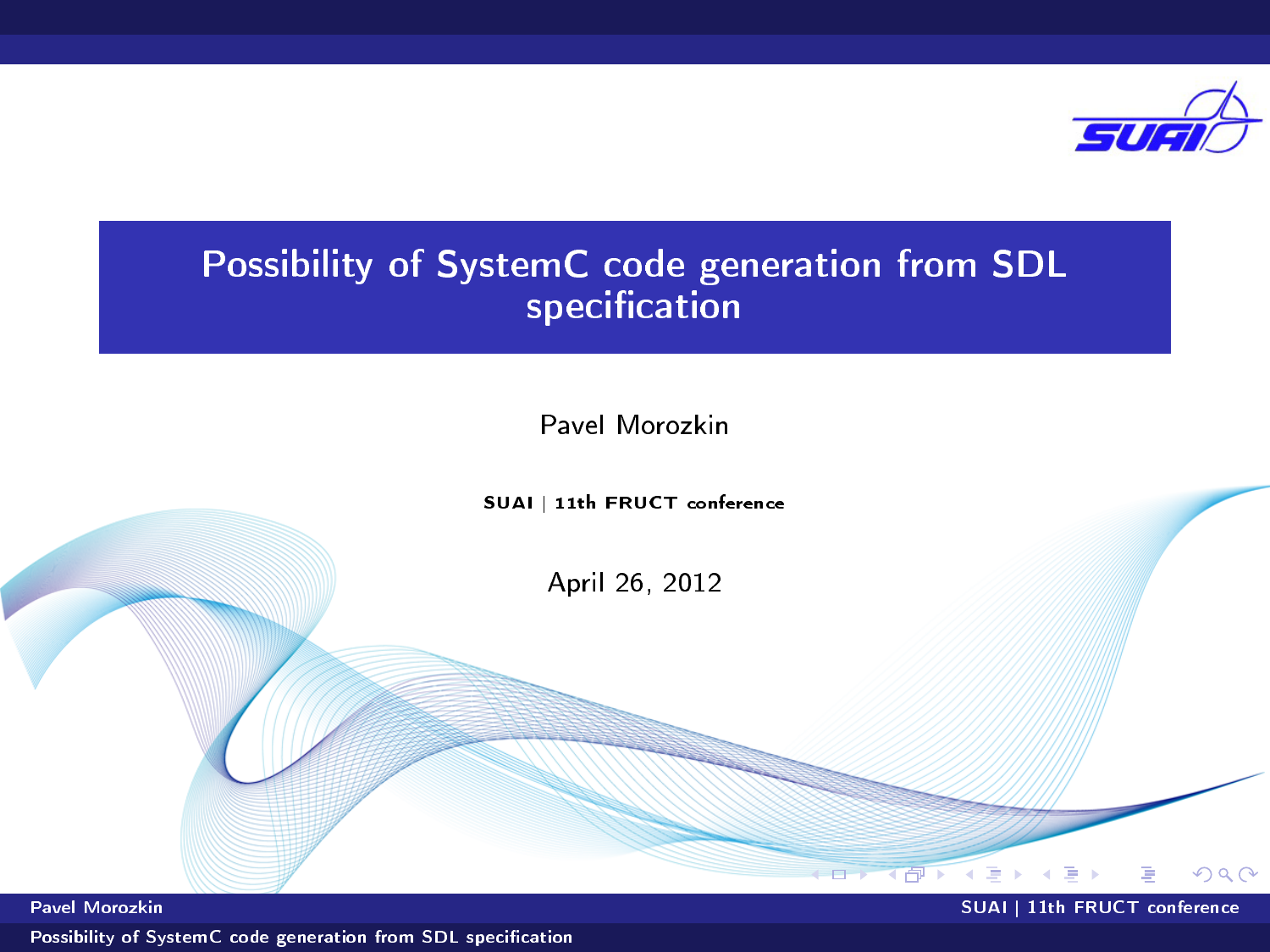## Agenda

- Network protocol design
- SDL language and its features
- $\blacksquare$  Purpose of SDL specification
- Obtaining an executable SDL model
- SDL model testing
- Structure of SDL/SystemC model
- Advantages and disadvantages of SDL/SystemC co-simulation

 $QQ$ 

メタト メミト メミト

- **Proposed solution overview**
- Obtaining an executable SDL model due to solution
- SDL parser, AST tree, CBCS structure
- Example of SDL model and its several representations
- Actual tasks
- Conclusion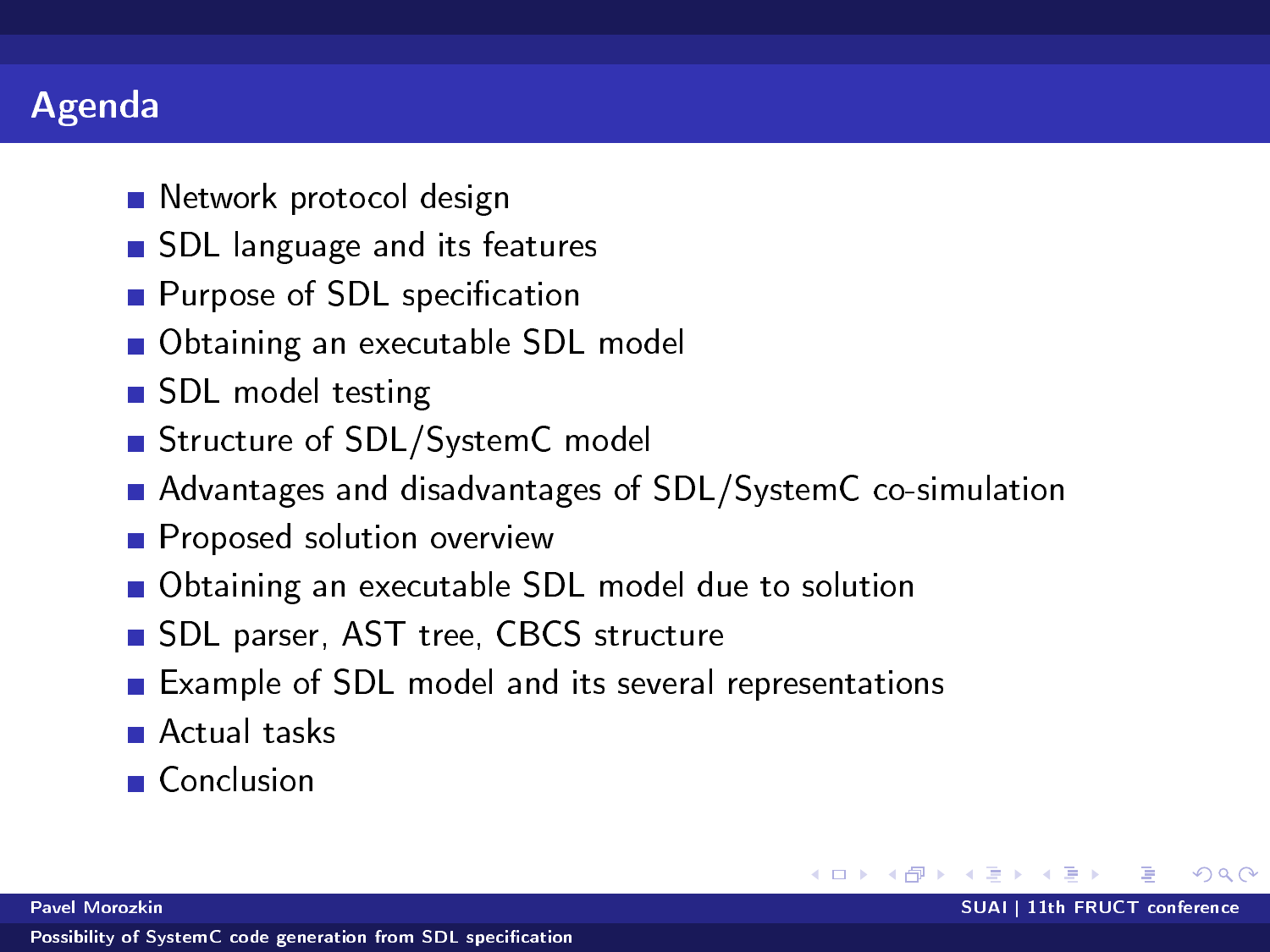## Network protocol design



From requirements for the protocol to testing of formal specification.

K ロ X K (日) X X B X X B X X B

 $2Q$ 

Pavel Morozkin SUAI | 11th FRUCT conference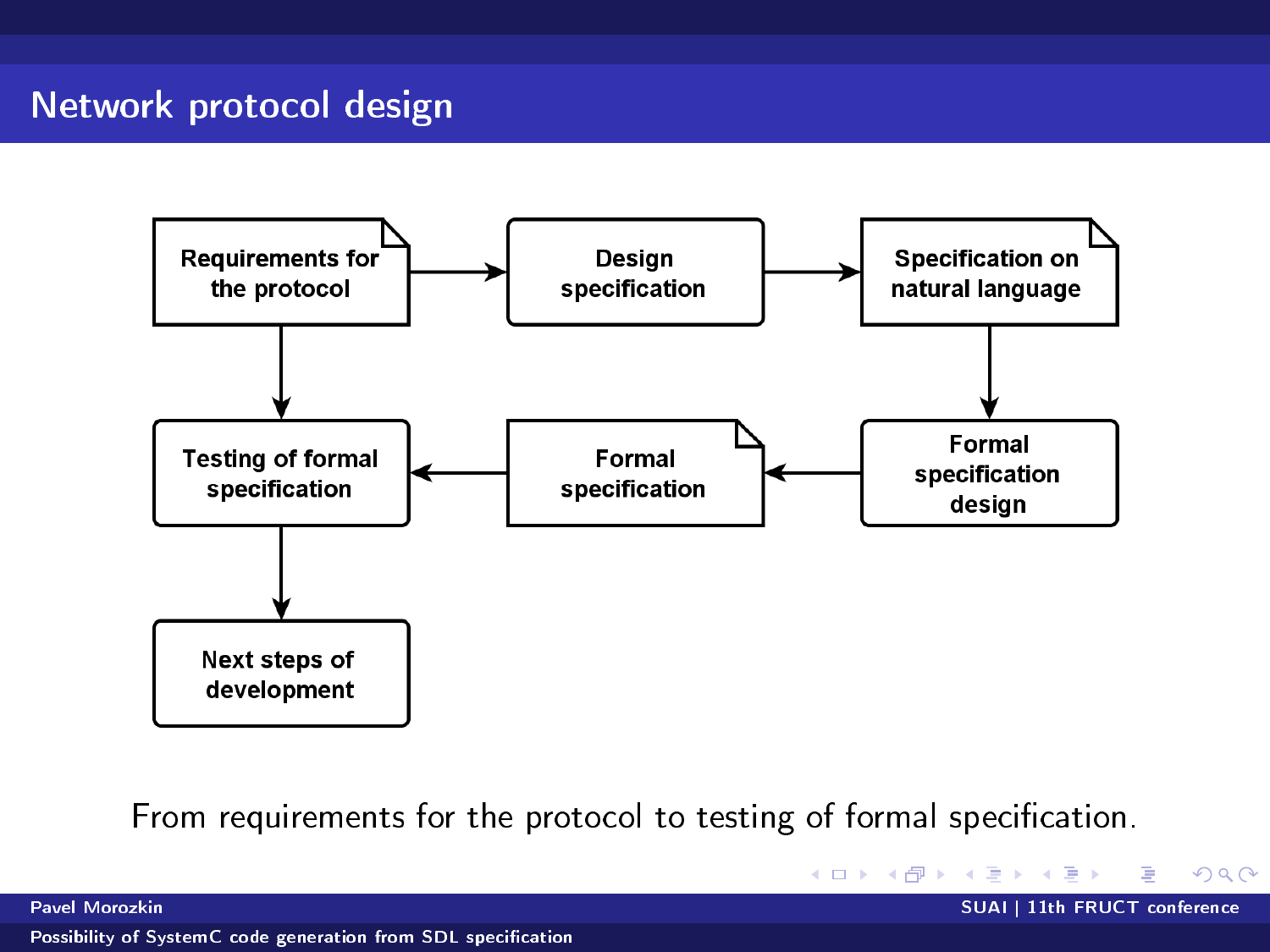### SDL language and its features

- Specification and Description Language
- $\blacksquare$  targeted at the unambiguous specification and description of the behaviour of distributed systems
- defined by the ITU-T (Recommendations  $Z.100$  to  $Z.106$ )
- **provides both a graphical Graphic Representation (SDL/GR) and** textual Phrase Representation (SDL/PR)
- based on Extended Communicating Finite State Machines (ECFSM)

イロト イ母 トマ ヨ トマ ヨ ト

- $\blacksquare$  main terms of language  $\blacksquare$  system, block, process
- $\blacksquare$  current version of language  $-$  SDL-2010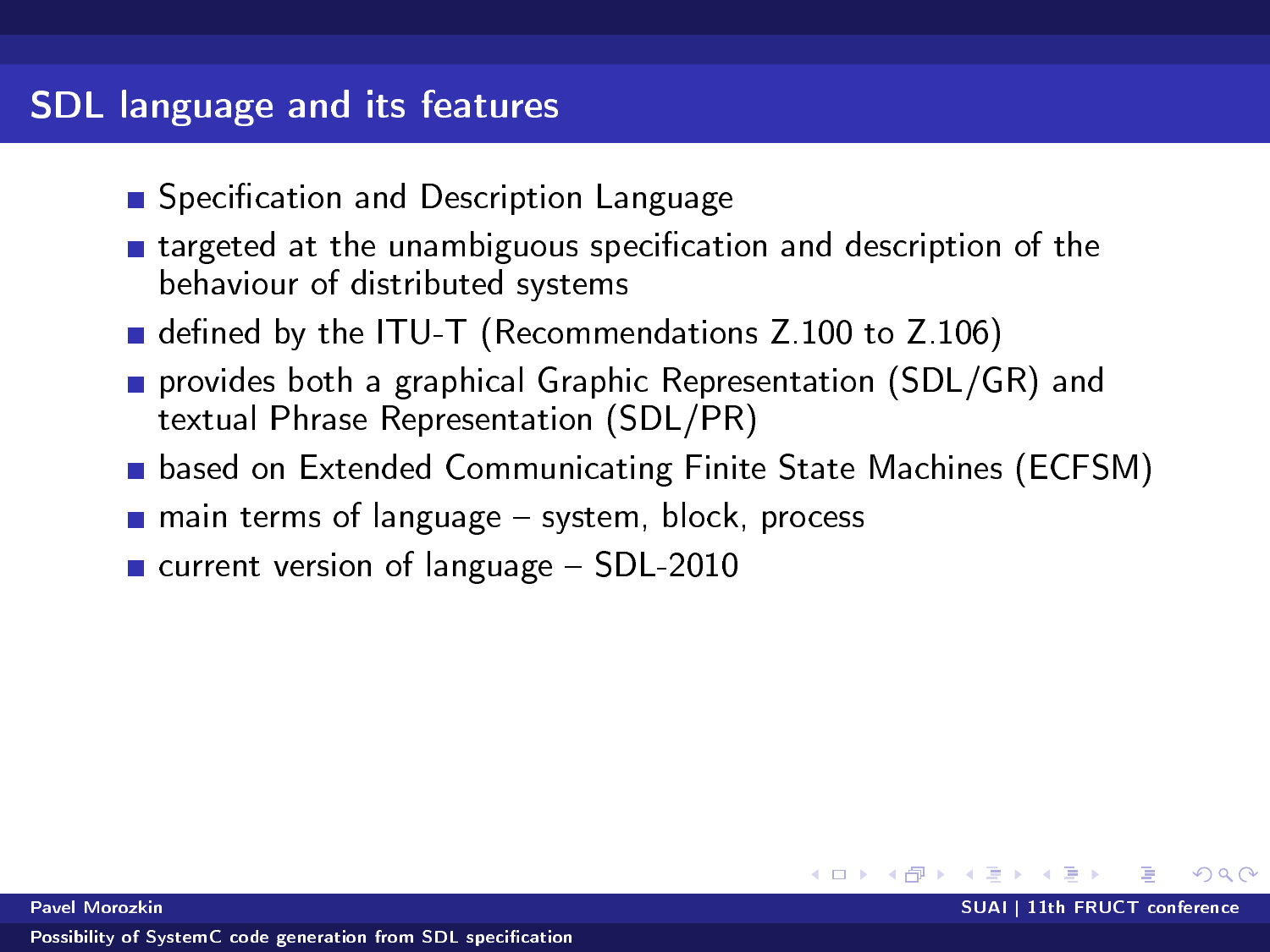The purpose of SDL specification is unambiguous description of the real system in form of formal model.

Design of SDL specification:

- description of structure of system
- description of functioning components
- description of communication components (channels, signal routes)

SUAI is using IBM Rational SDL and TTCN Suite 6.3, which contain the next main tools:

- X ヨ × X ヨ ×

- graphical SDL editor
- GR-PR converter
- **PR** analyzer
- source code generator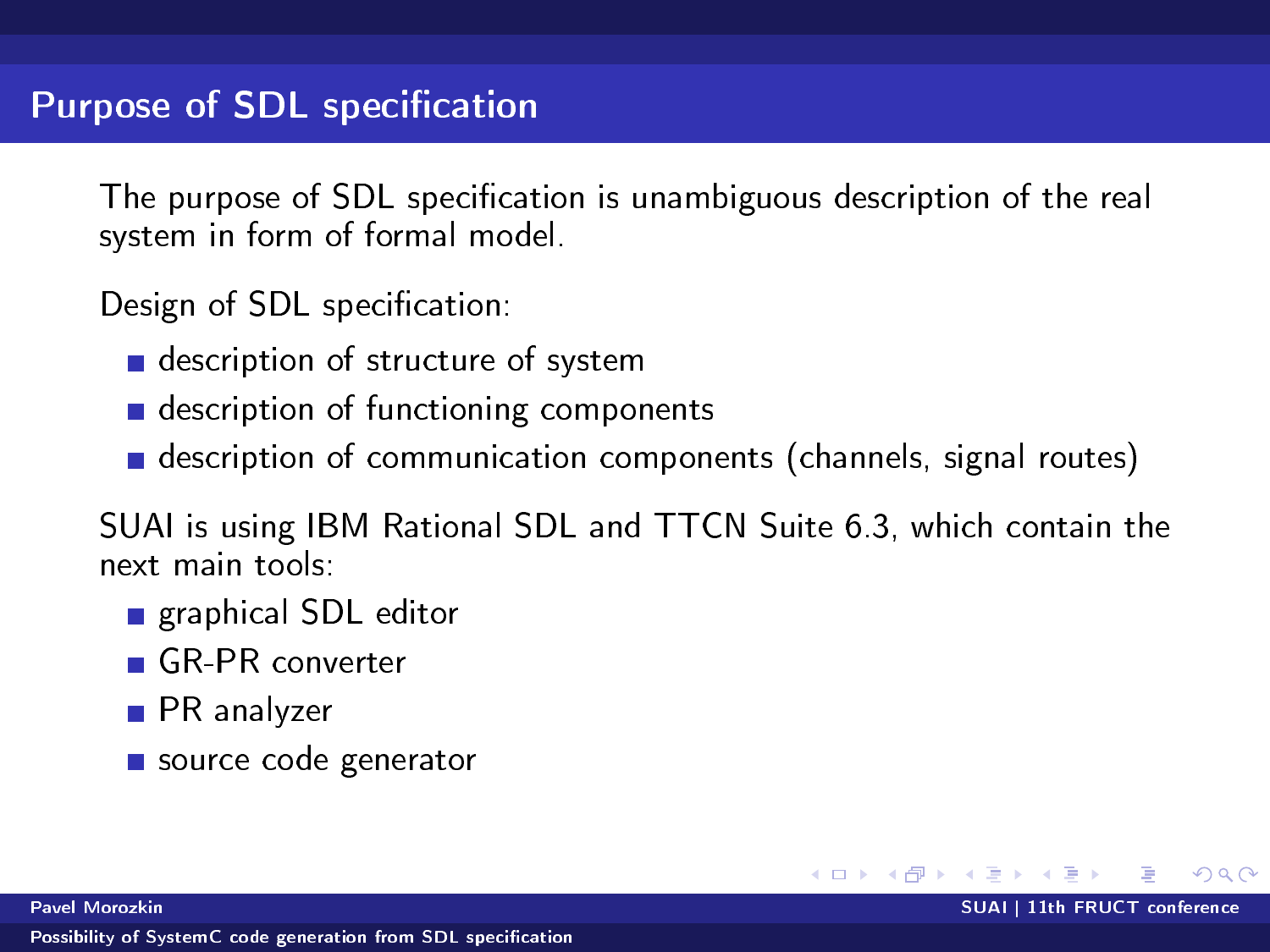### Obtaining an executable SDL model



イロト イ団ト イミト イミト ニヨー の女の

Pavel Morozkin SUAI | 11th FRUCT conference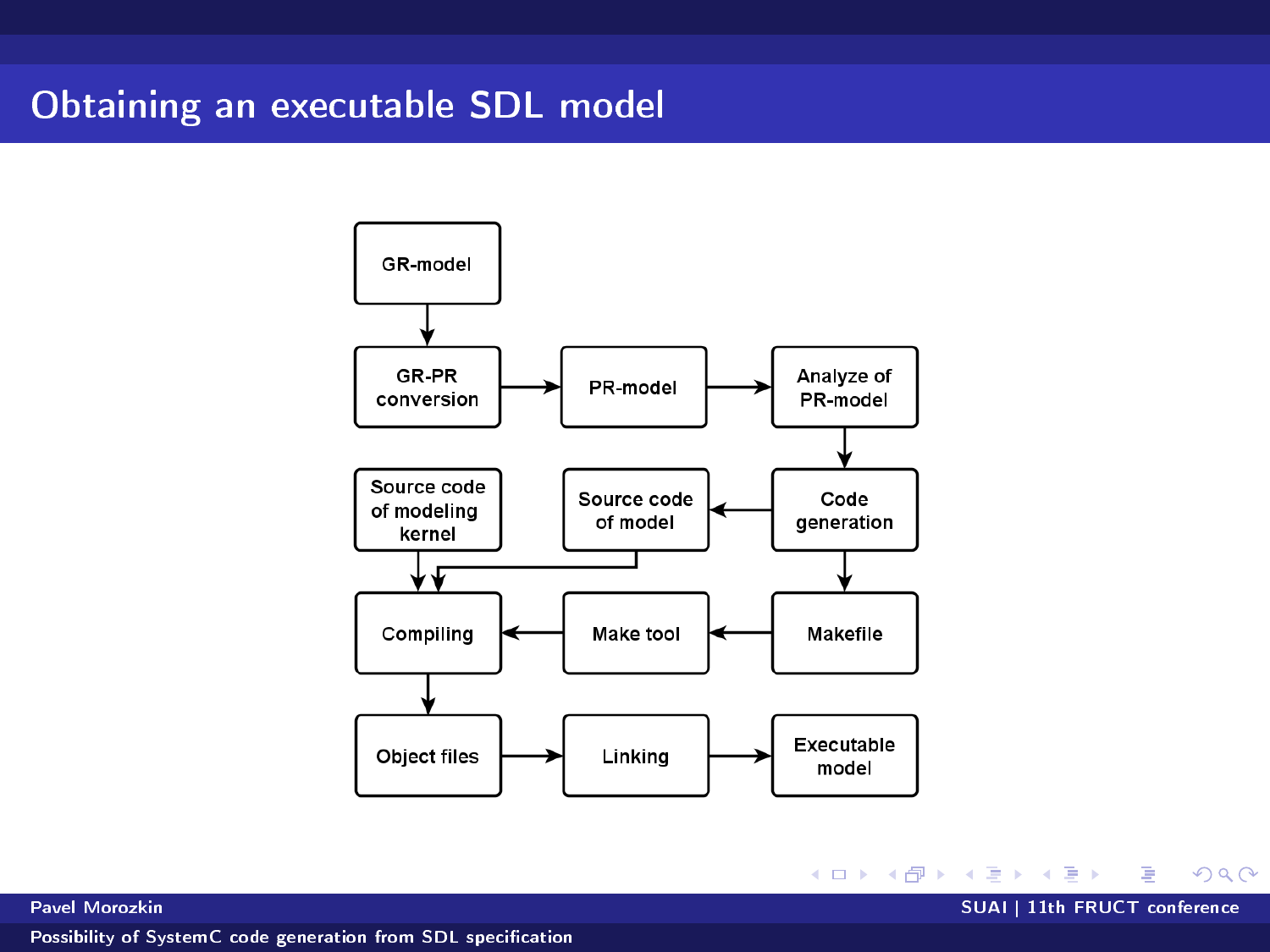Testing of SDL-model the process of testing executable SDL-model generated from the original SDL-model. Executable SDL model is checked on the requirements of the protocol.

By specificity of SDL-models there is no single testing technology.

Technologies of testing of SDL-models normally developed at independent companies. Usually these technologies are private.

Recently a group of researchers from SUAI and NOKIA Research Center has proposed and successfully implemented testing method with SDL and SystemC languages co-modeling use.

キロメ オ御き メミメ メミメ

<span id="page-6-0"></span> $\Omega$ 

This method involves:

- generation of source code of SDL model
- $\blacksquare$  integration this source code with SystemC test environment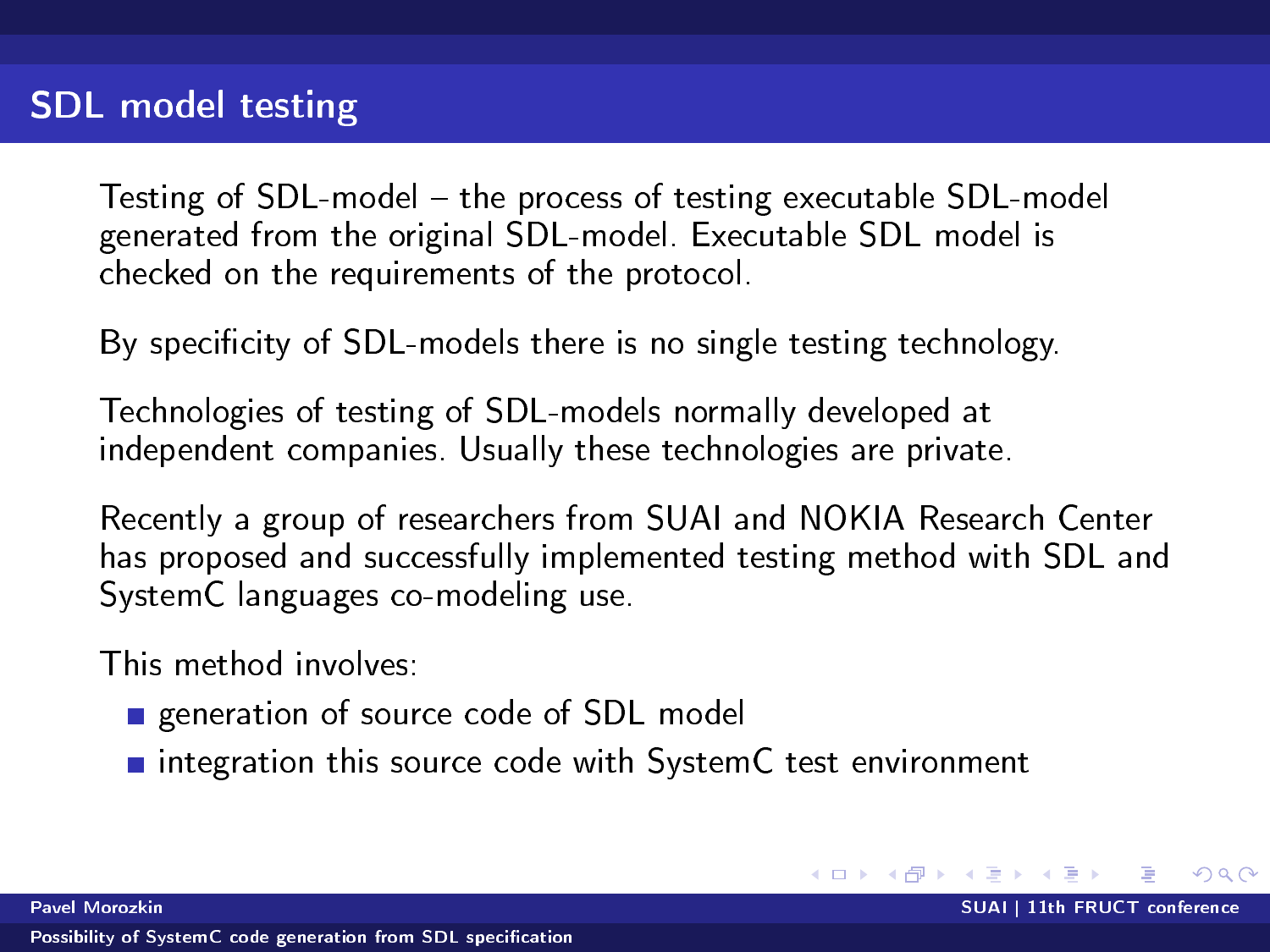# Structure of SDL/SystemC model



The SDL/SystemC-model is implemented as a s[ing](#page-6-0)[le](#page-8-0) [e](#page-6-0)[xec](#page-7-0)[u](#page-8-0)[ta](#page-0-0)[ble](#page-14-0) [pr](#page-0-0)[og](#page-14-0)[ra](#page-0-0)[m.](#page-14-0)

<span id="page-7-0"></span> $2Q$ 

Pavel Morozkin SUAI | 11th FRUCT conference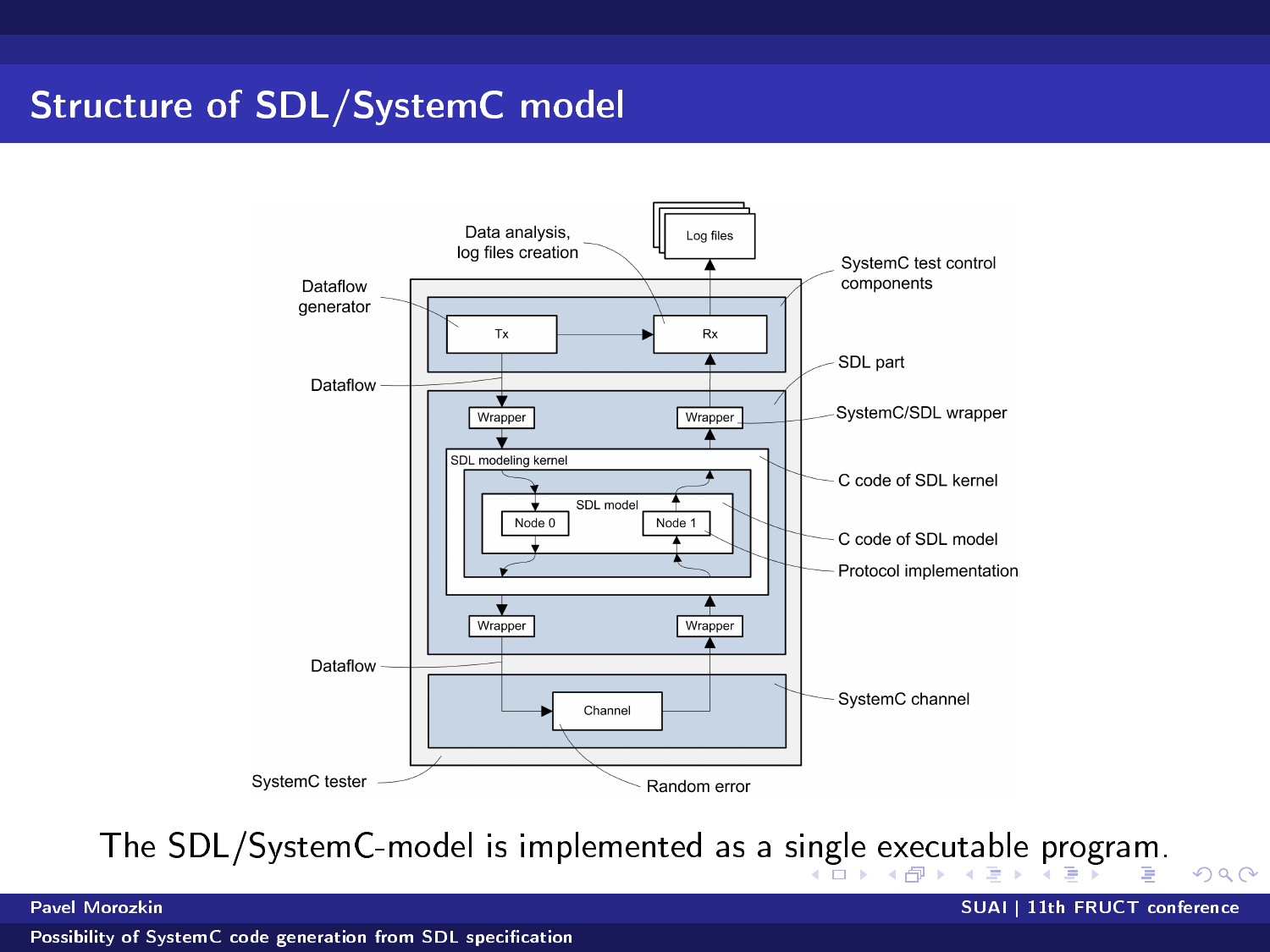# Advantages and disadvantages of SDL/SystemC co-simulation

Advantages:

- **Example 1** flexible testing of SDL-model due to its integration with SystemC-test environment
- integration of SDL and System C models
- design of SystemC models containing a lot of components, which are described by the SDL language

Disadvantages:

- need for SystemC-SDL signal converters (wrappers)
- dependence on IBM Rational SDL and TTCN Suite SDL modeling kernel
- difficulty of reconfiguration SDL modeling kernel for the design of specific SDL models

イロト イ母ト イヨト イヨト

<span id="page-8-0"></span> $\Omega$ 

Pavel Morozkin SUAI | 11th FRUCT conference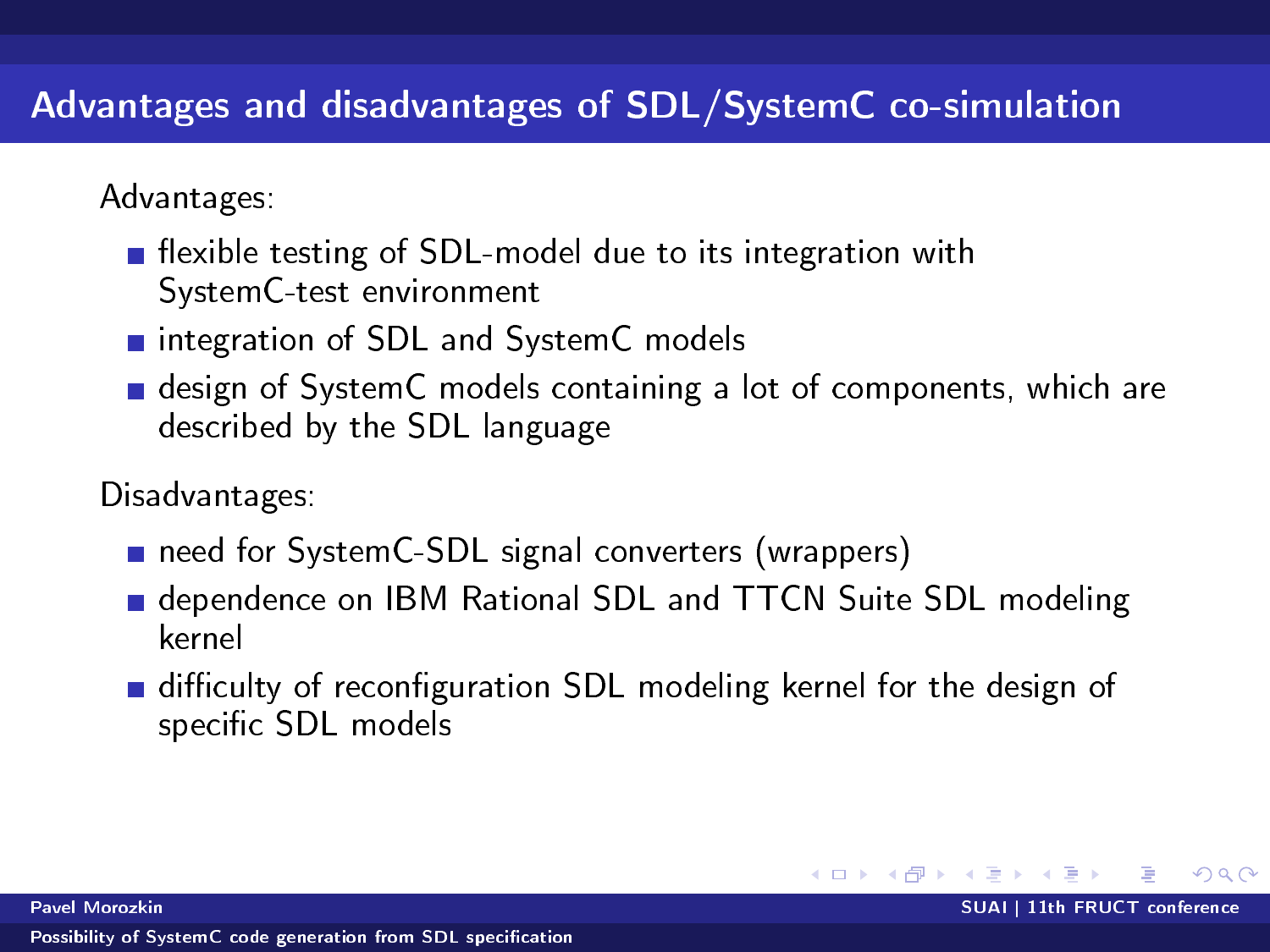The proposed solution consists in development a technology of generation of executable SDL-models presented in the SystemC language.

The solution allows:

- provide testing of SDL model by «soft» integration of SDL models with SystemC test environment
- develop specific mechanisms for SDL language required for design of SDL-models of network protocols
- $\blacksquare$  develop new tools based on the new SDL reconfigurable modeling kernel

The need of new tools:

- SDL parser of PR models
- System C code generator
- SDL modeling kernel implemented on the SystemC language

<span id="page-9-0"></span>K ロ ▶ K 御 ▶ K 君 ▶ K 君 ▶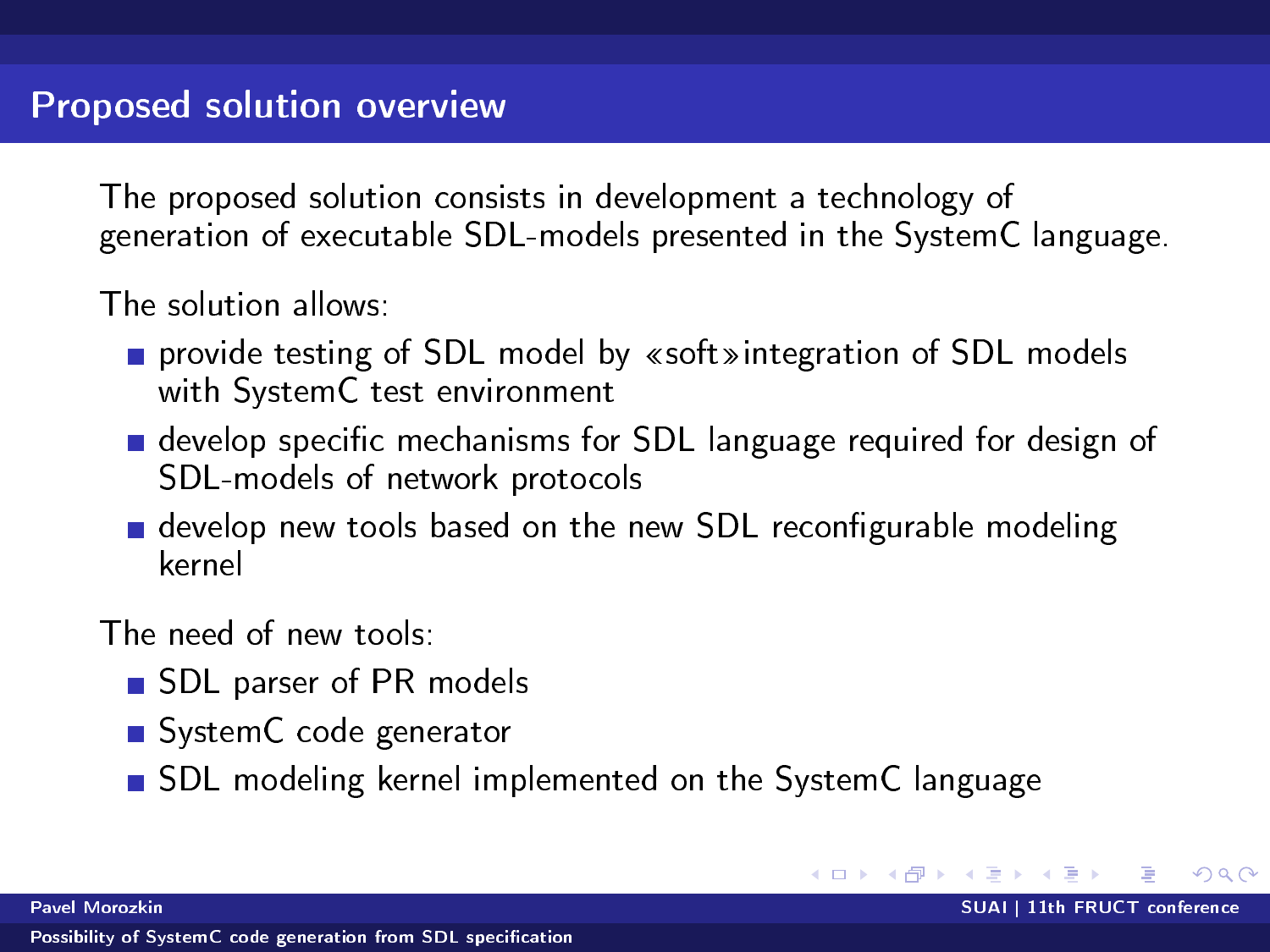#### Obtaining an executable SDL model due to solution



In this approach, there is a possibility of obtaining an executable SDL model (independent application) and the ability of integration the implementation (pure SystemC code) of SDL model with SystemC test enviro[nme](#page-9-0)[nt.](#page-11-0)  $\mathbf{K}=\mathbf{K}$  $\mathbb{B}$  is a  $\mathbb{B}$  is

 $2Q$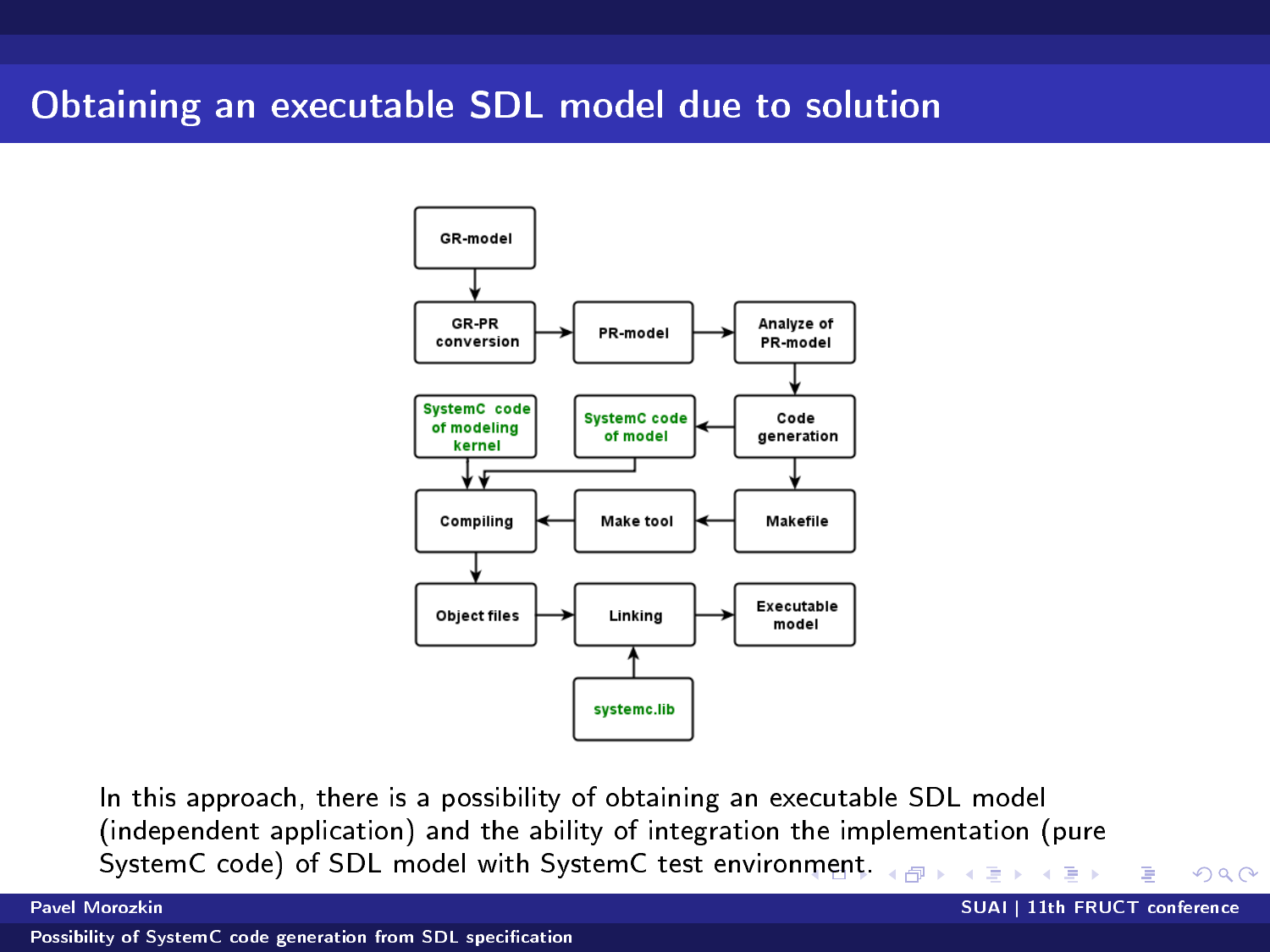Abstract:

 $\blacksquare$  ANTLR parser generator (author  $\blacksquare$  Terence Parr)

ANTLR takes as input a grammar that specifies a language and generates as output source code for a recognizer for that language.

SDL parser based on the ANTLR (author - Michael Schmitt)

This tool analyses the PR-model and generates AST-tree.

■ AST (Abstract Syntax Tree)

AST is a tree representation of the abstract syntactic structure of source code written in a some language.

CBCS structure (Component, Behavior and Communication Structure)

The data structure that describes a hierarchy of models of entities and their functioning.

<span id="page-11-0"></span>イロト イ母ト イヨト イヨト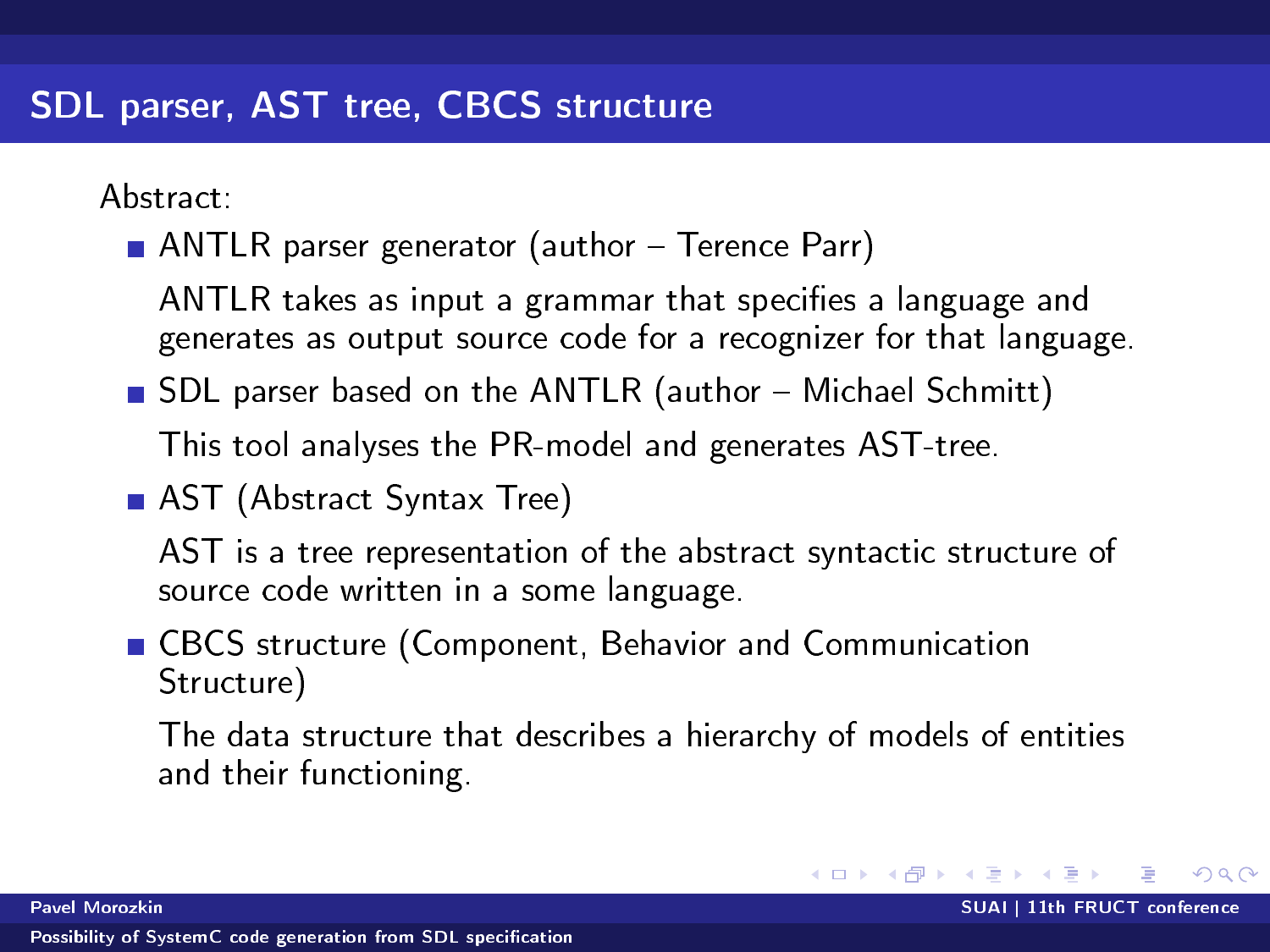### Example of SDL model and its several representations



Pavel Morozkin SUAI | 11th FRUCT conference

重  $\Omega$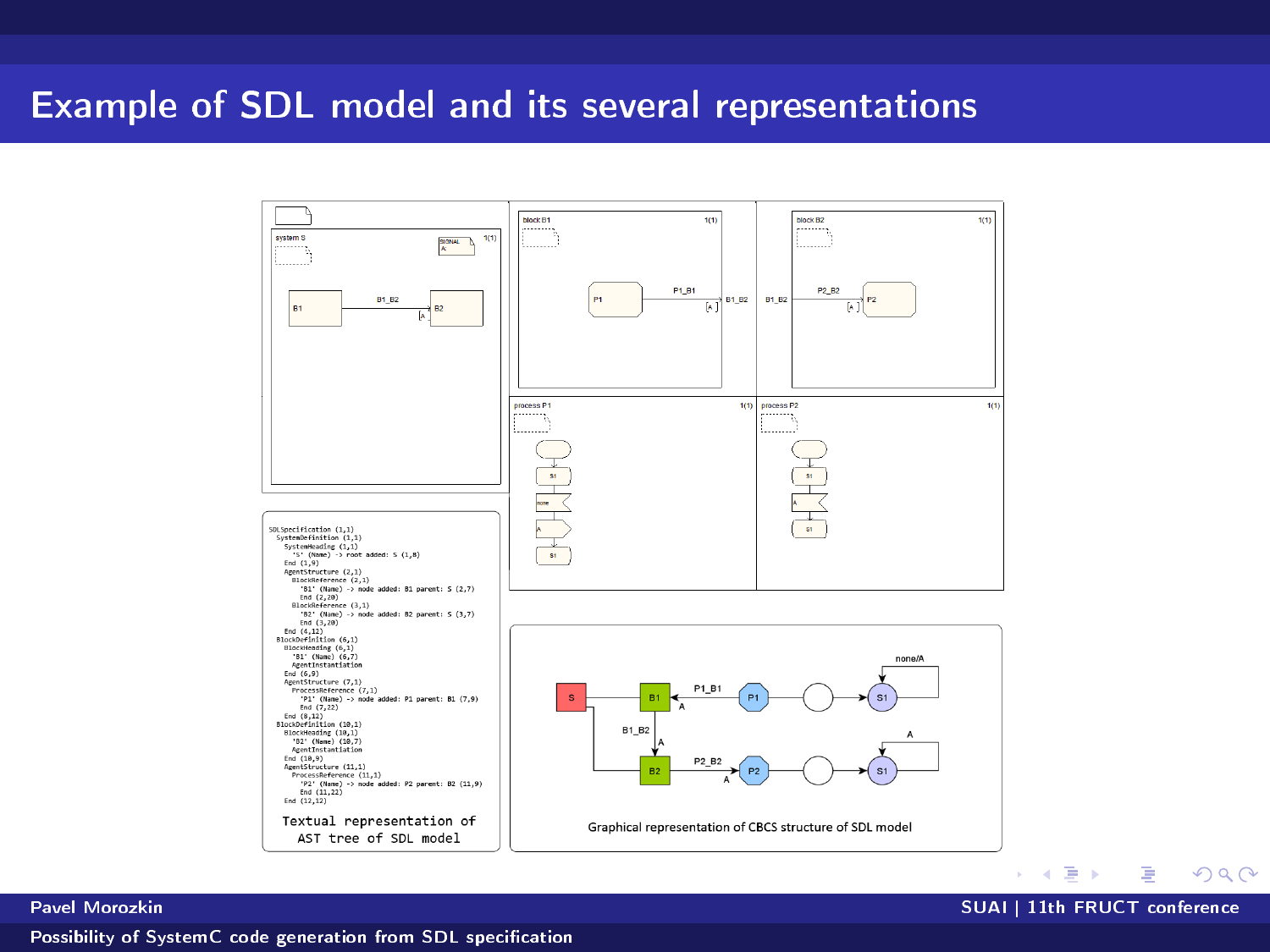The tasks, which are solving now:

- **adaptation of Michael Schmitt SDL parser to the IBM Rational SDL and TTCN** Suite by modifying the grammar of the SDL language
- the task of generation of CBCS structure from the AST-tree

Problem that requiring the solution:

- the task of developing SDL modeling kernel, presented in the SystemC language
- **the task of generation of SystemC source code of SDL model from the CBCS** structure

The proposed solution allows:

- test the SDL-model according to the existing technology of SystemC/SDL co-modeling (by integration of SDL models with SystemC test environment)
- use of reconfigurable SDL modeling kernel for further research
- develop a new SDL tools (for example, the graphical SDL editor), which allowing the use of advanced properties of SDL language (in future)

メロト メタト メミト メミト

 $QQQ$ 

Pavel Morozkin SUAI | 11th FRUCT conference